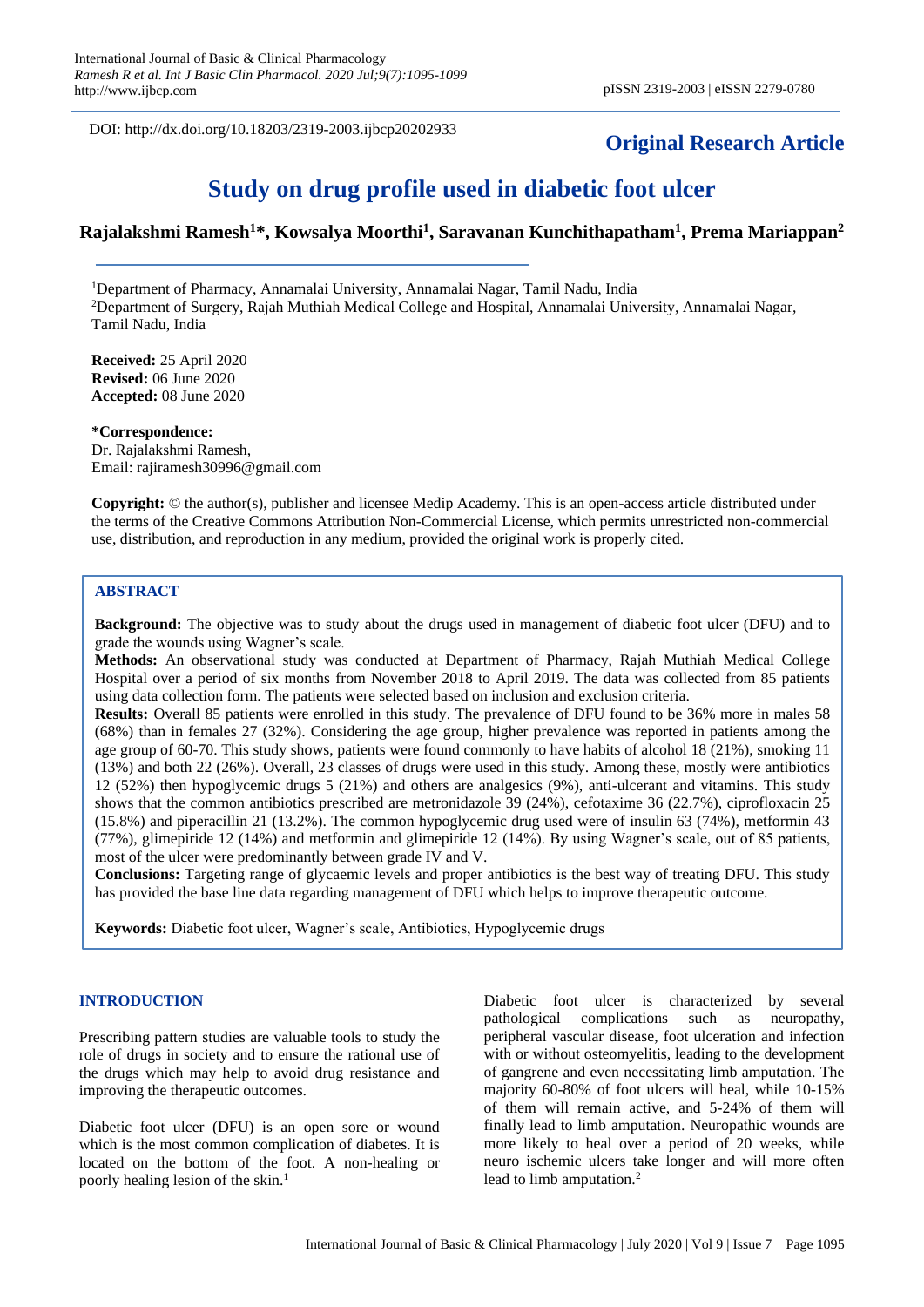Disease of small blood vessels impairs blood supply to and around the extremities. If peripheral neuropathy is present, sensation is reduced can cause the small injury to the foot may go unnoticed, especially when there is a visual impairment. DFU healing is slower and injuries easily worsen if aggravated may become gangrenous, sometimes to the extent that amputation is required.<sup>3</sup>

Diabetes mellitus (DM) is one among the major health system problem that cause to high economic burden worldwide.<sup>4</sup> Considering the epidemiological surveys, the prevalence of DM increased from about 177 million cases in 2000 to 285 million in 2010, estimating reaches, more than 360 million cases by 2030.<sup>5</sup>

Diabetes can cause many serious complications like diabetic ketoacidosis, foot ulcer, cardiovascular disturbances, diabetic macroangiopathy, renal failure and visual impairments is the leading cause of hospitalization in diabetic patients.

## **METHODS**

An observational study was conducted at Rajah Muthiah Medical College and Hospital, tertiary care teaching hospital, Annamalai University, Annamalai Nagar, Tamil Nadu, from the period of November 2018 to April 2019.

## *Sample size*

Totally 85 cases were enrolled in this study, it is calculated as follows.

$$
N = \frac{Z^2 \times P (1-P)}{d^2}
$$

#### *Inclusion criteria*

Inclusion criteria were patients got admitted to the surgery department with a diabetic foot ulcer and patients who are willing to participate in the study.

## *Exclusion criteria*

Exclusion criteria were patients with comorbidities, conditions like hypertension, coronary artery disease, stroke and hypothyroidism were excluded from the study, pregnancy and lactating women, mentally illness patients, and patients are not willing to participate in this study.

## *Study method*

The present study conducted among the patients admitted inpatient department under the department of surgery, RMMCH. A protocol was approved by Human Institutional Ethics Committee. A data collection form was used to collect data such as demographic details, medical histories, social histories, assessment of the wound condition during patient's hospitalization according to Wagner's scale classification, size and number of the wound, local and signs of inflammation on the wound, the presence of neo generative tissue and therapeutic management were collected from the patients and case sheets. We will be following the patient during hospitalization and recording the data around the diabetic foot ulcer management.

Wagner's classification is the widely used grading method for diabetic foot ulcer. It has the six grades which is based on the depth of the wound. The first four grades (0, 1, 2 and 3) are on the depth of the lesion. The fourth and fifth grades are based on the extent of the gangrene and lost perfusion in the foot. Grade 4 represents partial foot gangrene and grade five is completely gangrenous foot.<sup>6</sup> It helps to standardizing the treatment plan and to ensure the therapeutic outcome of the treatment.

According to the Wagner's classification, diabetic foot ulcers are graded to 6 groups including.<sup>6</sup>

*Grade 0*: No ulcer in a high-risk foot.

*Grade 1*: Superficial ulcer involving full skin thickness but not underlying tissues.

*Grade 2*: Deep ulcer, penetrating down to ligaments and muscle but no bone involvement or abscess formation.

*Grade 3*: Deep ulcer with cellulitis or abscess formation often with osteomyelitis.

*Grade 4*: Localised gangrene.

*Grade 5*: Extensive gangrene involving the whole foot.<sup>6</sup>

#### **RESULTS**

Overall, 85 patients were enrolled in this study. Among these patients, male patients are 58 (68%) and female patients are 27 (32%). In our study the prevalence of DFU found to be 36% more in males than in females (Table 1).

#### **Table 1: Gender-wise distribution.**

| <b>Gender</b> | <b>No. of patients</b> | <b>Percentage</b> |
|---------------|------------------------|-------------------|
| Male          | 58                     | 68                |
| Female        |                        |                   |

Higher prevalence of diabetic foot ulcer was reported in patients among the age group of 60-69 i.e., 26 (30%) patients followed by 50-59 years, 23 (27%) patients then 14 (16%) patients are in 40-49 years followed by 9 (10.5%) patients are in the age group of 30-39 years, 70- 79 years and 4 (4.7%) patients are above the group of 80 years (Table 2). In this study, patients were found more commonly to have habits of alcohol, smoking and both. Smoking 15 (18%), alcohol 14 (17%), both 14 (17%).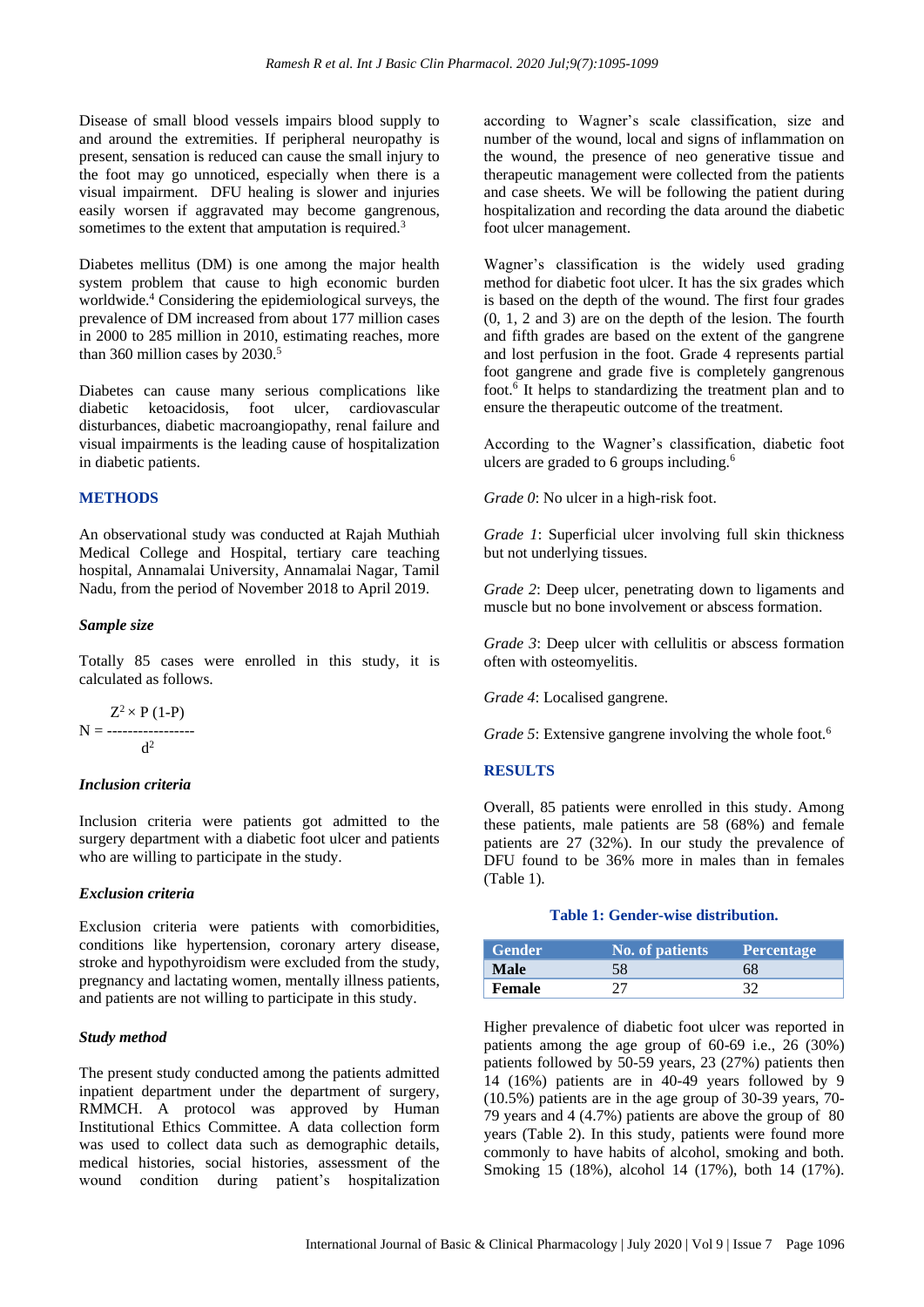This is one of the most common causes of uncontrolled glycaemic controls, development of diabetic foot ulcer which may or may not heal (Table 3).

## **Table 2: Age-wise distribution.**

| Age group<br>(in years) | <b>No. of patients</b> | <b>Percentage</b> |
|-------------------------|------------------------|-------------------|
| 30-39                   | 9                      | 10.5              |
| 40-49                   | 14                     | 16.4              |
| 50-59                   | 23                     | 27                |
| 60-69                   | 26                     | 30                |
| 70-79                   | q                      | 10.5              |
| >80                     |                        |                   |

#### **Table 3: Distribution based on social habits.**

| <b>Patient history</b> | No of patients | <b>Percentage</b> |
|------------------------|----------------|-------------------|
| <b>Smoker</b>          |                | 13                |
| <b>Alcoholic</b>       | 18             | 21                |
| <b>Both</b>            |                | 26                |
| None                   |                |                   |

Out of 85 patients enrolled in the study, diagnosed with diabetic foot ulcer, grading was based on Wagner's scale. Most of the ulcer were predominantly between grade IV and V. This signifies that most of the patients with diabetic foot ulcer are present at later grade, which implies decreased awareness of foot care among the study populations (Table 4).

#### **Table 4: Distribution based on Wagner's scale.**

| <b>Grade</b> | <b>No. of patients</b> | <b>Percentage</b> |
|--------------|------------------------|-------------------|
| Grade-0      |                        |                   |
| Grade-1      | 10                     | 11.7              |
| Grade-2      | 14                     | 16.4              |
| Grade-3      | 16                     | 18.3              |
| Grade-4      | 26                     | 30.5              |
| Grade-5      | 19                     | 22.3              |

The study shows that 28 (33%) patients treated with only insulin, 22 (26%) patients treated with oral hypoglycemic drug and 35 (41%) patients were go for dual therapy who cannot be achieved targeted blood glucose level during mono therapy (Table 5).

### **Table 5: Distribution of hypoglycaemic drugs.**

| <b>Drugs</b>                                       | <b>No. of patients</b> | <b>Percentage</b> |
|----------------------------------------------------|------------------------|-------------------|
| <b>Insulin</b>                                     | 28                     | 33                |
| Oral                                               | 22                     | 26                |
| <b>Insulin and</b><br>oral hypo-<br>glycemic drugs | 35                     |                   |

Considering the oral hypoglycemic drug, 43 (77%) patients were prescribed with metformin, 7 (12%) patients were treated with glimepiride, 4 (7%) patient treated with combination of metformin and glimepiride and 3 (4%) patients were treated with tenegliptin (Table 6).

### **Table 6: Distribution of oral hypoglycemic drugs.**

| <b>Drugs</b>                       | No. of patients | <b>Percentage</b> |
|------------------------------------|-----------------|-------------------|
| <b>Metformin</b>                   | 43              |                   |
| <b>Glimepride</b>                  |                 | 12                |
| <b>Metformin and</b><br>glimepride |                 |                   |
| <b>Tenegliptin</b>                 |                 |                   |

In our study 30 (36%) patients are treated with monotherapy, 40 (47%) patients were treated with dual therapy, 12 (15%) patients were treated with triple therapy and 3 (4%) patients were prescribed with multiple therapy. Most of the people achieved by dual therapy and mono therapy (Table 7).

## **Table 7: Prescribing pattern of antibiotics.**

| Drug pattern            | <b>No. of patients</b> | Percentage |
|-------------------------|------------------------|------------|
| <b>Monotherapy</b>      | 30                     | 36         |
| Dual therapy            |                        | 47         |
| <b>Triple therapy</b>   |                        | 15         |
| <b>Multiple therapy</b> |                        |            |

## **Table 8: Distribution of antibiotics.**

| <b>Drugs</b>         | <b>No. of patents</b> | <b>Percentage</b> |
|----------------------|-----------------------|-------------------|
| <b>Metronidazole</b> | 39                    | 24                |
| <b>Cefotaxime</b>    | 36                    | 22.7              |
| Ciprofloxacin        | 25                    | 15.8              |
| Piperacillin         | 21                    | 13.2              |
| Amikacin             | 10                    | 6.3               |
| <b>Ceftriaxone</b>   | 9                     | 5.6               |
| <b>Linezolid</b>     | 6                     | 3.7               |
| <b>Clavum</b>        | 3                     | 1.8               |
| <b>Ampicillin</b>    | 3                     | 1.8               |
| Gentamycin           | 3                     | 1.8               |
| <b>Doxycycline</b>   | 2                     | 1.2               |
| <b>Trimethoprime</b> |                       | 0.6               |

Considering the antibiotic therapy, metronidazole which belongs to the nitroimidazole derivatives were majorly 39 (24%) prescribed followed by cefotaxime belongs from cephalosporins derivatives, followed by 36 (22.7%) then ciprofloxacin (15.8%) from quinolones derivatives followed by piperacillin 21 (13.2%) belongs from penicillin derivatives then amikacin 10 (6.3%) and gentamycin 3 (1.8%) belongs from aminoglycosides then ceftriaxone 9  $(5.6\%)$  then linezolid 6  $(3.7\%)$  and combination of amoxicillin and clavulanic acid 3 (1.8%), ampicillin 3 (1.8%) and gentamycin 3 (1.8%) followed by doxycycline 2 (1.2%) were used and doxycycline and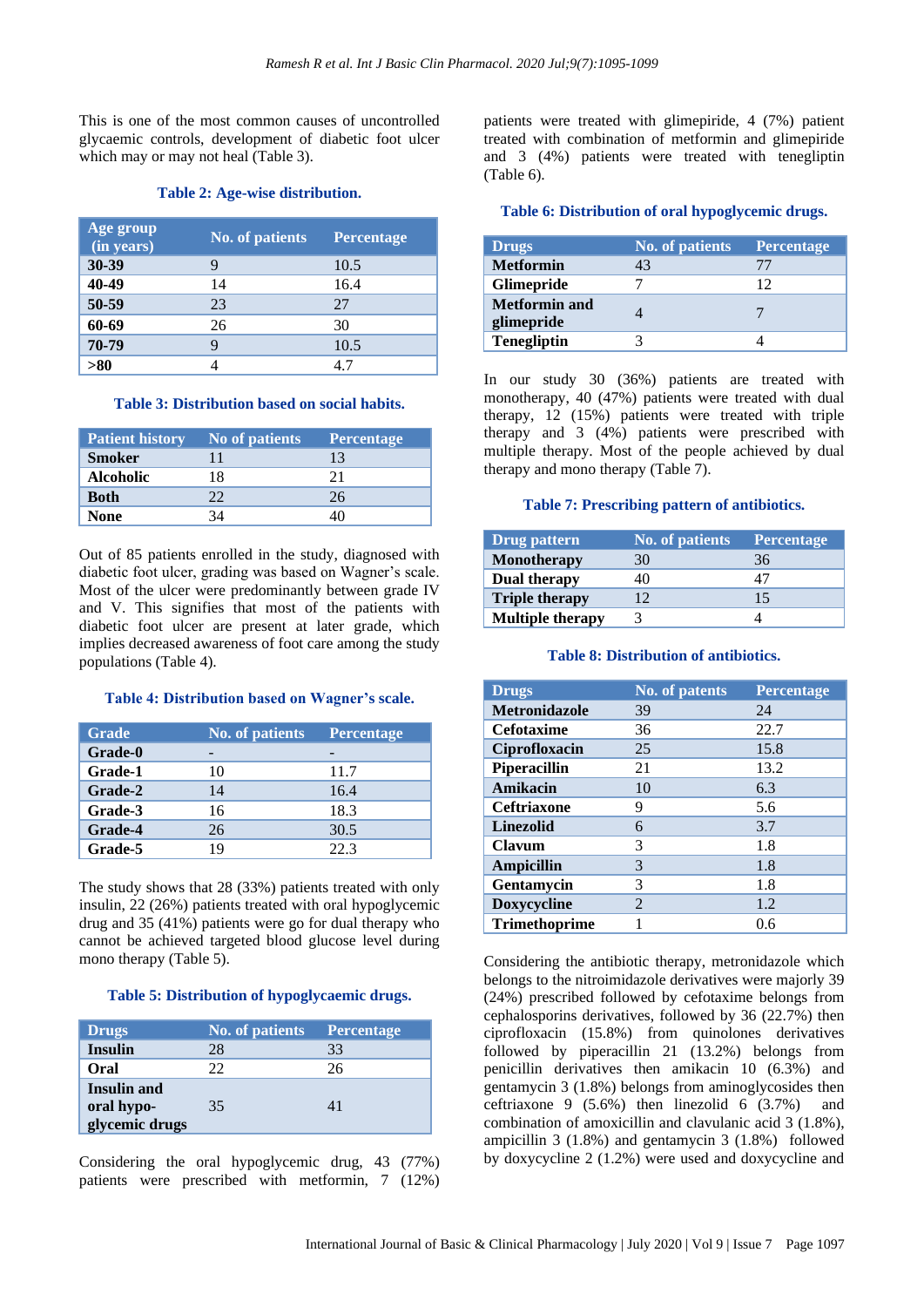trimethoprim was the rarely used drugs in treating diabetic foot ulcer (Table 8).

## **DISCUSSION**

Overall, 85 patients were enrolled in this study. Among these patients, male patients are 58 (68%) and female patients are 27 (32%). It shows the prevalence of DFU found to be 36% more in males than in females. Most of the study shows the similar results.

Higher prevalence of diabetic foot ulcer was reported in patients among the age group of 60-69 i.e., 26 (30%) patients, followed by 50-59 years 23 (27%) patients then 14 (16%) patients are in 40-49 years, followed by 9 (10.5%) patients are in the age group of 30-39 and 70-79 years 4 (4.7%) patients are above the group of 80. These results are related to Saranya et al.<sup>7</sup>

In this study, patients were found more commonly to have habits of alcohol 18 (21%), smoking 11 (13%) and both 22 (26%) smoking. This is one of the most common causes of uncontrolled glycaemic controls, development of diabetic foot ulcer which may or may not heal.

Based on Wagner's scale, most of the ulcer were predominantly between grade IV and V while another study shows grade III.<sup>8</sup> This signifies that most of the patients with diabetic foot ulcer are present at later grade, which implies decreased awareness of foot care among the study populations.

This study shows that 28 (33%) patients treated with only insulin, 22 (26%) patients treated with oral hypoglycemic drug and 35 (41%) patients go for dual therapy who cannot be achieved targeted blood glucose level during monotherapy. Considering the oral hypoglycemic drug, 43 (77%) patients were prescribed with metformin, 7 (12%) patients were treated with glimepiride, 4 (7%) patient treated with combination of metformin and glimepiride and 3 (4%) patients were treated with tenegliptin.

Targeting range of glycaemic levels and proper antibiotics is the best way of treating DFU. In our study 30 (36%) patients are treated with monotherapy, 40 (47%) patients were treated with dual therapy, 12 (15%) patients were treated with triple therapy and 3 (4%) patients were prescribed with multiple therapy. this result was similar to the study conducted by Zargarzadeh et al.<sup>8</sup> Most of the people achieved by dual therapy and mono therapy. Metronidazole which belongs to the nitroimidazole derivatives were majorly 39 (24%) prescribed, followed by cefotaxime belongs from cephalosporins derivatives, followed by 36 (22.7%) then ciprofloxacin (15.8%) from quinolones derivatives followed by piperacillin 21 (13.2%) belongs from penicillin derivatives which is similar to the study of Pillai et al.<sup>10</sup> then amikacin 10 (6.3%) and gentamycin 3 (1.8%) belongs from aminoglycosides then ceftriaxone 9 (5.6%) then linezolid 6 (3.7%) and combination of amoxicillin and clavulanic acid 3 (1.8%), ampicillin 3 (1.8%) and gentamycin 3 (1.8%) followed by doxycycline 2 (1.2%) were used and doxycycline and trimethoprim was the rarely used drugs in treating diabetic foot ulcer.

Considering the analgesics, acetaminophen 50 (59%) was majorly used analgesic drug followed by tramadol 19 (23%) were prescribed for severe pain which cannot reduced by acetaminophen then diclofenac 15 (18%) were used in diabetic foot ulcer. This result similar to Saranya et al.<sup>7</sup>

Supportive care treatments help to improve the patient condition and majorly vitamins and anti-ulcerant like ranitidine and pantoprazole were mostly used. Vitamin C, vitamin B complex and ferrous sulphate drugs are mostly prescribed for supportive therapy.

## **CONCLUSION**

This study has provided the data regarding the prescribing pattern of drugs in management of diabetic foot ulcer which helps to improve the therapeutic outcome in management of DFU. Targeting range of glycaemic levels and proper antibiotics is the best way of treating DFU.

## **ACKNOWLEDGEMENTS**

We are very thankful to the patient, institution and those who helped us in this project successfully.

## *Funding: No funding sources*

*Conflict of interest: None declared Ethical approval: The study was approved by the Institutional Ethics Committee*

## **REFERENCES**

- 1. Diabetic Wound Care. Avialable at https://www. apma.org/diabeticwoundcare. Accessed on 3 January 2020.
- 2. Alexiadou K, Doupis J. Management of Diabetic Foot Ulcers. Diabetes Ther. 2012;3(4):4-9.
- 3. Katsilambros N, Dounis E, Makrilakis K, Tentolouris N, Tsapogas P. Prevalence and management of Diabetic Foot Ulcer. Atlas Diabetic Foot. 2010;2(1)4- 10.
- 4. Shahbazian H, Yazdanpanah L, Latifi SM. Risk assessment of patients with diabetes for foot ulcers according to risk classification consensus of International Working Group on Diabetic Foot (IWGDF). Pak J Med Sci. 2013;29(3):730.
- 5. Whiting DR, Guariguata L, Weil C, Shaw J. Global estimates of the prevalence of diabetes for 2011 and 2030. Diabetes Res Clin Pract. 2011;94(3):311-21.